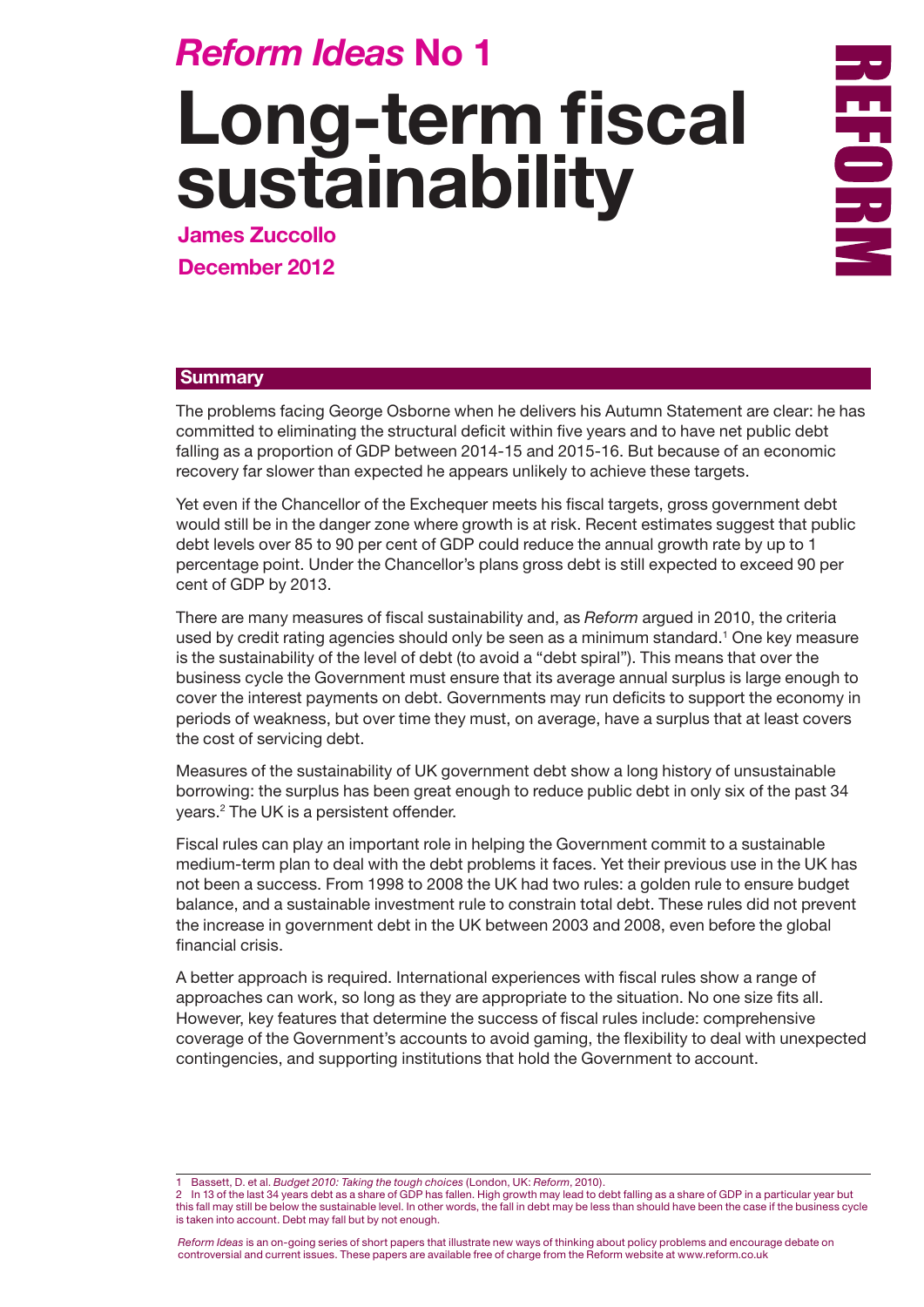#### **The way forward**

This note illustrates the need for the Coalition to reduce public debt out of the danger zone and then to continue to put debt on a downward trajectory. To achieve this the current fiscal rules require revision.

In particular, the rule requiring debt to be falling as a percentage of GDP suffers from the same crucial flaw as the previous Government's golden rule: there is no clear rationale for it. International evidence shows that when fiscal rules lack a coherent rationale they become significantly weaker and far easier for governments to abandon. For the past decade in the UK the Government has been living by the idiom that "rules are made to be broken."

A new fiscal rule must commit the government to on-going, sustainable surpluses. Unlike previous fiscal rules (like the golden rule) these surpluses should be measured comprehensively, rather than excluding capital spending. Failure to do this will simply encourage gaming.

International examples also show the importance of strong and independent oversight of fiscal rules. The Office for Budget Responsibility should thus play an enhanced role in monitoring compliance. The rule should be theirs to enforce, not the Chancellor's to break.

#### **The UK: a persistent offender**

The Government has failed to maintain budget balance over the business cycle since the late 1990s, which has now led to accelerating debt levels. As Figure 1 shows, the UK has had a fairly consistent primary budget deficit for the past twenty years, slipping into surplus for only a few years at the height of the boom period around 2000, and briefly in the late 1980s before that. $3$  Consequently, the public debt level has remained above 30 per cent of GDP for the entire period and has recently broken 80 per cent following the financial crisis of 2007-2008.



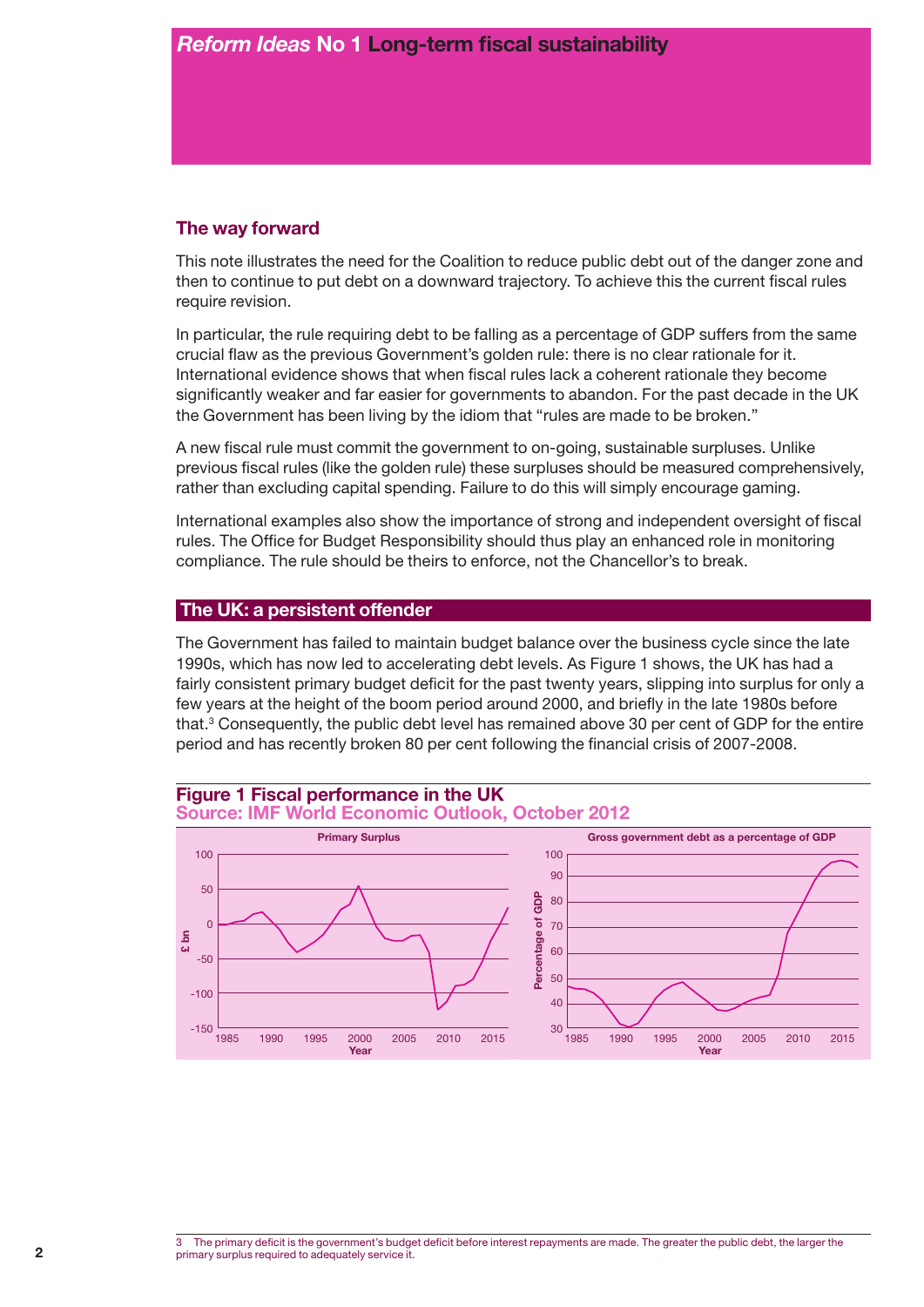#### **A need for restraint**

There is cross-party support for long-term action to bring down the Government's debt levels. The Conservative MP for Ipswich, Ben Gummer MP, recently introduced a Bill that would create a fiscal rule for the Government, and Kwasi Kwarteng MP claims that "[for] too long governments have treated their responsibilities too lightly, spending recklessly and amassing high debt. Fiscal prudence is the very least we should expect from a Chancellor."<sup>4</sup> This has been supported by Stella Creasy MP, who said "[we] cannot ignore public debt, and its impact on people … we owe it to the people we represent to think about the next 20 years, and the challenges that will come."5

Even among economists who favour fiscal stimulus in the short term there is broad agreement that debt levels need to come down in the medium term. For example, Jonathan Portes, the Director of the National Institute for Economic and Social Research, argues for fiscal stimulus in the present recession but still believes that action is required to ensure long-term fiscal credibility: "The focus needs to be… on ensuring that we have a sensible framework that will ensure long-run fiscal sustainability."6

#### **Why public debt is a problem**

The rising public debt is causing concern because high debt levels have adverse effects on economic growth: 7

- > They seem to encourage pro-cyclicality of fiscal policy, which can exaggerate the economic cycle and prolong recessions.
- > They can decrease growth. Debt levels exceeding 90 per cent of GDP could decrease growth rates by up to 1 per cent.8
- > They restrict the government's ability to respond to crises with fiscal policy.

For these reasons, it is prudent for governments to keep debt levels anchored below about 90 per cent of GDP. In the UK this level is now being approached, which indicates a pressing need to ensure that future debt levels return below that threshold. Controlling debt requires the deficit to be maintained at a sustainable level.

#### **What is a sustainable level of borrowing?**

In the long run, public debt cannot rise faster than the nominal growth rate of the economy.<sup>9</sup> If it were to do so then the level of taxation would have to rise, or the services provided fall, in order for the government's revenues to keep pace with interest payments. That means that the government's primary surplus must be large enough to cover the interest repayments on debt.<sup>10</sup> That rule does not need to hold in every year, but it must be satisfied, on average, in the long run.

If the primary surplus falls below the required level then the government has to borrow more to

- Assuming that the nation chooses not to default on its debt.
- 10 The primary balance is the fiscal balance, excluding the costs of debt servicing.

<sup>4</sup> Gummer (MP for Ipswich). *Public Debt Management Bill: Second Reading*. London, UK: Hansard, 2012; 'IEA: Cut Chancellor's Pay If He Fails to Balance Budget – Telegraph', *The Telegraph*, May 31, 2012, http://www.telegraph.co.uk/news/uknews/9300459/IEA-Cut-Chancellorspay-if-he-fails-to-balance-Budget.html.

<sup>5 &#</sup>x27;Labour Should Focus on Value for Money, Says Rising Star of Party | Politics | Guardian.co.uk', *The Guardian*, August 14, 2012, http:// www.guardian.co.uk/politics/2012/aug/14/labour-focus-value-for-money.

<sup>6 &#</sup>x27;Jonathan Portes: Debt, Deficits and the Fiscal Framework', *HuffPost Politics: United Kingdom,* September 12, 2012, http://www.

huffingtonpost.co.uk/jonathan-portes/debt-deficits-and-the-fiscal-framework\_b\_1876949.html. 7 D. Sutherland, P. Hoeller, and R. Merola, 'Fiscal Consolidation: Part 1. How Much Is Needed and How to Reduce Debt to a Prudent Level?'

<sup>(2012): 13,</sup> http://papers.ssrn.com/sol3/papers.cfm?abstract\_id=1985994. 8 Carmen M. Reinhart and Kenneth S. Rogoff, *Growth in a Time of Debt* Working Paper (National Bureau of Economic Research, January

<sup>2010),</sup> http://www.nber.org/papers/w15639 Their prescription has been the subject of much debate among economists but it seems prudent to err on the side of caution when the evidence is uncertain.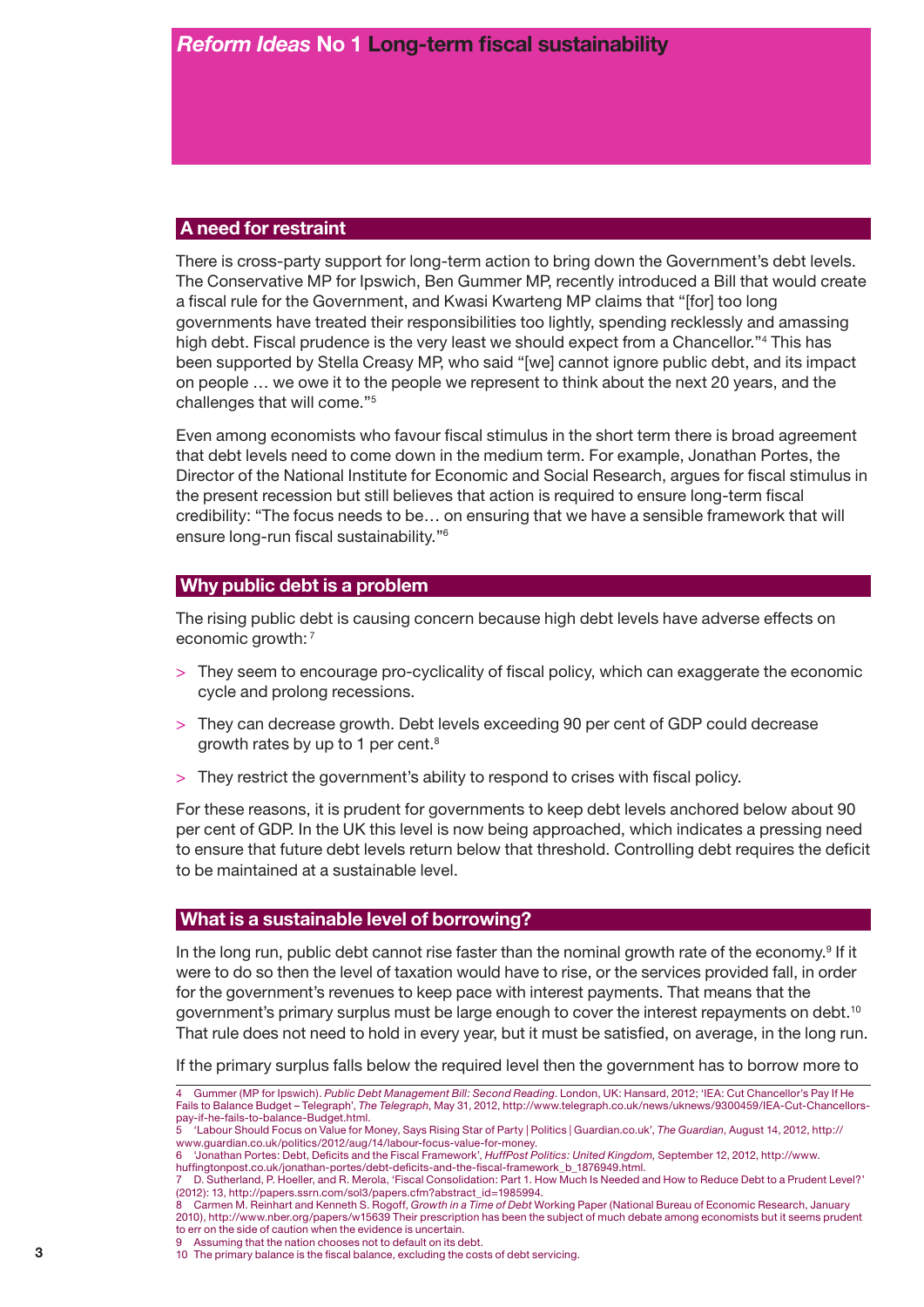service its existing debt: debt begets more debt when the rule is broken. In the long run that is unsustainable. This note refers to the level at which the government has a primary surplus large enough to prevent such a debt spiral as the 'sustainable surplus'.

#### **A history of unsustainable borrowing**

Figure 2 shows actual and forecast primary surpluses alongside the surplus that would be required to maintain a stable debt level: the sustainable surplus. As debt rose the primary surplus also needed to rise to cover the increased costs of servicing the debt. However, as the chart shows, the government's fiscal balance only ventured above the sustainable level for six of the past 34 years to 2012.11 The primary balance only needs to exceed the sustainable surplus on average, not in every year. However, while the cumulative gap was not so great through the 1990s, it has clearly departed from average balance since 2002. As a consequence, gross debt levels have risen steadily over that period.



The chart also includes the latest Office for Budget Responsibility forecasts through to 2016- 17, which indicate a rapid decline in annual borrowing and a return to stability by 2017. The plausibility of those forecasts is being questioned by independent economists, many of whom expect the Office for Budget Responsibility to revise down its forecasts in the near future.<sup>12</sup> The figures show that the UK has not had a sustainable level of debt for some years, most notably through the boom period of the mid-2000s, when it would ideally have accumulated large surpluses. The advent of the financial crisis has amplified these problems and, as a result, debt has ballooned.

#### **The UK's previous attempt at a fiscal rule**

The Government has previously used a fiscal rule to guide its fiscal management. However, the previous discussion shows that the rule did not lead to sustainable deficits.

The UK last formalised fiscal rules in the Finance Act 1998. That rule had two parts:

1. The golden rule prevented net government borrowing over the economic cycle, except to fund investment.

11 The sustainable primary balance is calculated as PS\* = (r-g)D, where r is the long-run, average, nominal interest rate on government debt, g is the long-run, average, nominal growth rate of the economy, and D is the level of public debt at the beginning of the year. We use the OBR's assumptions of 5 per cent and 4.9 per cent for the interest rate and nominal growth rate, respectively.

<sup>12</sup> Ian Mulheirn et al., *Fiscal Fallout: The Challenge Ahead for Public Spending and Public Services* (London, UK: Social Market Foundation, November 12, 2012), http://www.smf.co.uk/research/economic-policy/fiscal-fallout-the-challenge-ahead-for-public-spending-and-publi/.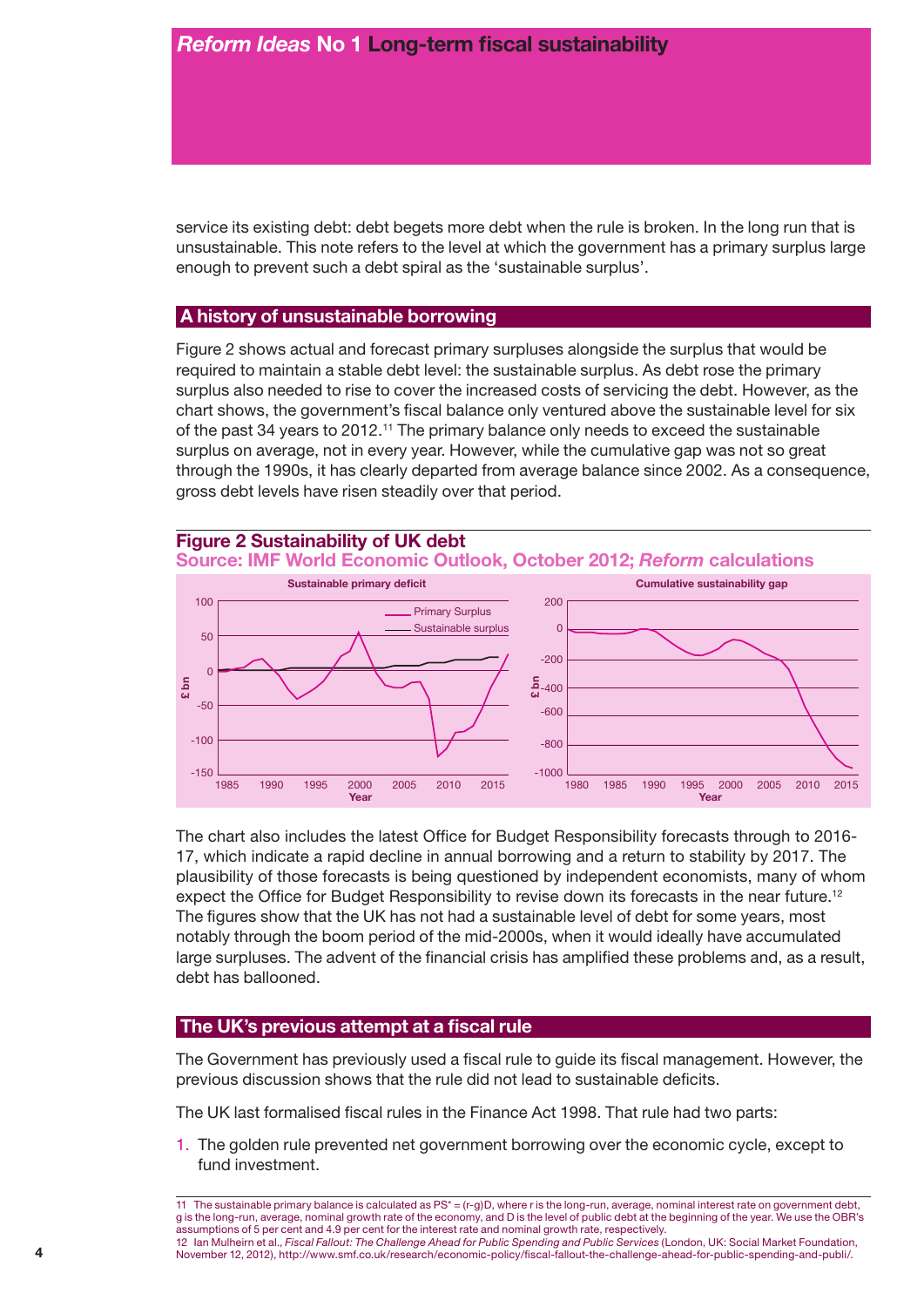2. The sustainable investment rule required that government debt never exceed 40 per cent of GDP.

At the time they were considered a model of excellent fiscal management.<sup>13</sup> They were enshrined in statute, monitored by HM Treasury, and overseen by the National Audit Office. Following the 2008 financial crisis, the Government was no longer able to achieve those targets and formally abandoned them.

DuPont and Kwarteng suggest that the rules failed partly because they left the Government too much scope to circumvent their spirit.<sup>14</sup> For example, defining the rule in relation to operating expenditure, rather than total expenditure, allowed the Government to borrow for investment purposes and maintain debt very close to the 40 per cent limit.

#### **What can be done?**

As early as 2000, Balassone and Franco were critical of the golden rule's enforcement mechanisms.15 They argued that the vagueness of the concept of 'public investment' could lead to spending being categorised as 'investment' and a continued lack of fiscal discipline. That "… would leave unaltered both the margins for stabilisation policy and the safeguard of a structural budget consistent with a sustainable debt level."16 Essentially, the restriction of the golden rule to the operating balance did not ensure counter-cyclical fiscal policy, nor did it ensure a safe overhead before the debt limit was hit. In addition, the rules granted explicit leeway for the Government to depart from the rules, so long as it gave reasons and provided a schedule for return.

As Wyplosz discusses, fiscal rules with explicit debt targets—such as the sustainable investment rule—are prone to being broken because they lack a solid basis: there is no reason for a particular limit of 40 per cent, so the target is easy to justify breaking when the need arises, as during the crisis.17 The rules incorporated no mechanism to ensure that the Government allowed for a margin for flexibility to respond to contingencies. That meant the Government's finances were ill-prepared to respond to the costs of the 2008 crisis.

There are two lessons from this experience: First, fiscal rules must not allow for creative accounting that keeps some government expenses out of scope, as was the case with investment under the golden rule. Secondly, arbitrary debt targets, such as the sustainable investment rule, provide a false sense of security and should be avoided. Optimal macroeconomic policy will often involve using debt as a short-term buffer to accommodate unexpected shocks.18 A more flexible rule allows that to occur while still maintaining credibility. The difficulty, then, is in designing a rule flexible enough to be credible, strict enough to be binding, and simple enough to be easily monitored.

Overseas governments have taken a variety of approaches to fiscal rules and their supporting institutions. It is tempting to think that these examples could be examined and the most successful implementation borrowed wholesale. That would be a mistake: as Calmfors and Wren-Lewis detail, the specifics of each country's rule owe much to the different problems they are designed to remedy.

- 17 C. Wyplosz, 'Fiscal Policy: Institutions Versus Rules', *National Institute Economic Review* 191, no. 1 (2005): 64–78.
- 18 Lars Calmfors and Simon Wren-Lewis, *What Should Fiscal Councils Do?* Economics Series Working Paper (University of Oxford, Department of Economics, 2011), 5, http://ideas.repec.org/p/oxf/wpaper/537.html.

<sup>13</sup> *Fiscal Rules – Anchoring Expectations for Sustainable Public Finances* (Washington, DC: International Monetary Fund, Fiscal Affairs Department, 2009).

<sup>14</sup> Jonathan Dupont and Kwasi Kwarteng, Binding the Hands of Government – a Credible Fiscal Rule for the UK, IEA Current Controversies Paper (London, UK: Institute of Economic Affairs, May 2012), http://www.iea.org.uk/sites/default/files/publications/files/ Bindingpercent20theper cent20handsper cent20ofper cent20government-1.pdf.

<sup>15</sup> F. Balassone and D. Franco, 'Public Investment, the Stability Pact and the "golden Rule"', *Fiscal Studies* 21, no. 2 (2000): 207–229. 16 Ibid., 224.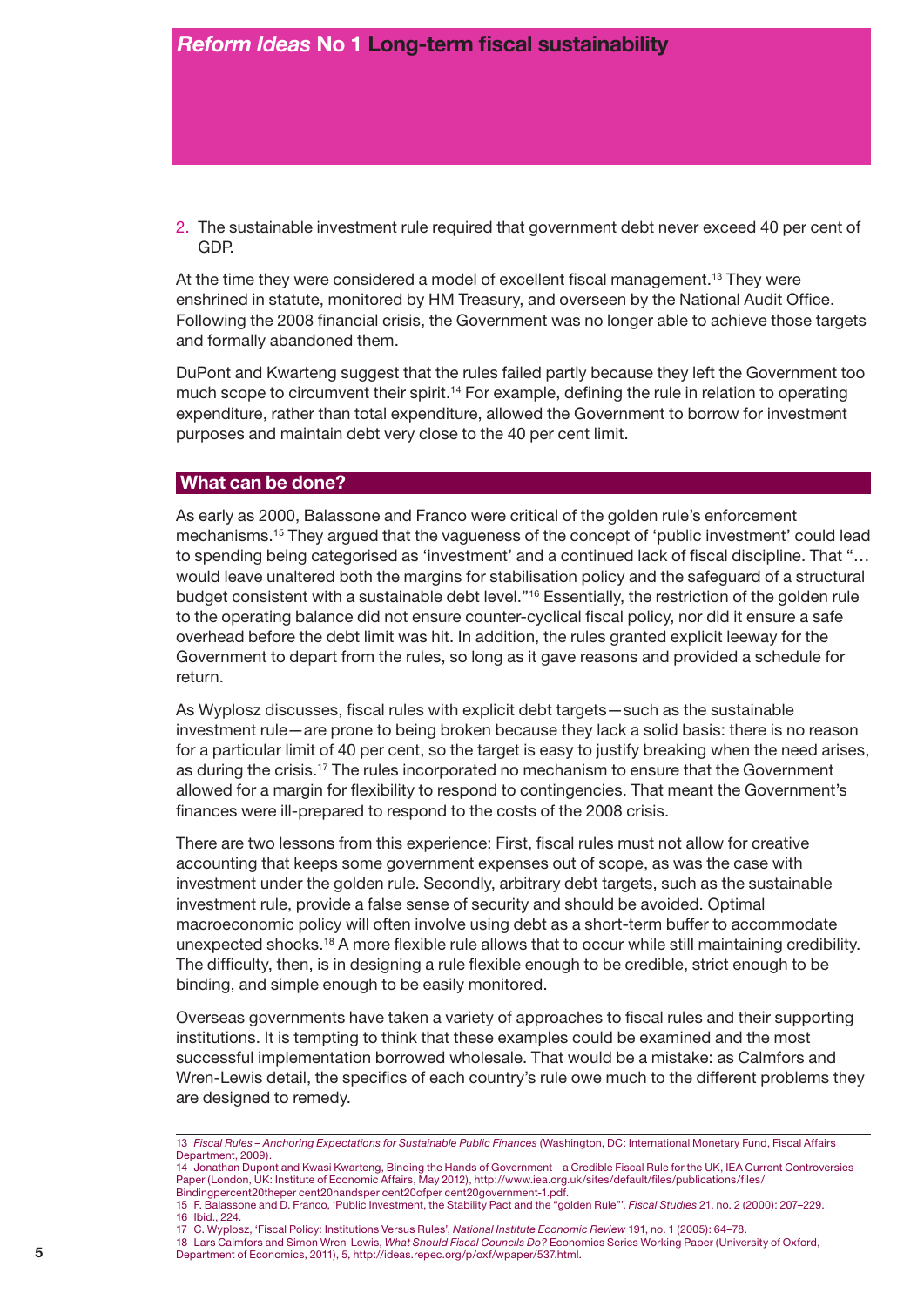For example, if the government's deficit is thought to be caused by over-optimistic forecasts, as Dupont and Kwarteng assert is the case in the UK, then an appropriate response might be to simply set up an independent forecasting unit to oversee government budgeting. Indeed, that is what the Government did with the Office of Budget Responsibility that it created in 2010. However, if the problem is that the government is overspending in election periods then a fiscal rule with an independent supervisor explicitly judging adherence—to ensure loss of government credibility if the rule is breached—may be more appropriate.

The main lessons from the overseas examples are that the right rule, implemented in the right way, can make a difference for debt and deficits. Furthermore, there are a wide range of rules that can work, so long as they are appropriate to the country's situation. The challenge for the Government is finding the right one to deal with the problems they face today.

#### **Table 1 Fiscal rules across nations**

**Source: Barker, F., and R. Philip. 'Comparative Approaches to Fiscal Rules'. In**  *The Business Cycle, Housing, and the Role of Policy***. Wellington, New Zealand: New Zealand Treasury, and the Reserve Bank of New Zealand, 2007.**

| <b>Country</b>   | <b>Fiscal Rules</b>                                                                                                                                                                                                                                                                                                                                                                                                                                                                                                                                                                                                                                                                                                                                                                                                                                                                                                                                                                                  | <b>Outcomes</b>                                                                                                                                                                                                                                                                                                                                                                                                                                                                           |
|------------------|------------------------------------------------------------------------------------------------------------------------------------------------------------------------------------------------------------------------------------------------------------------------------------------------------------------------------------------------------------------------------------------------------------------------------------------------------------------------------------------------------------------------------------------------------------------------------------------------------------------------------------------------------------------------------------------------------------------------------------------------------------------------------------------------------------------------------------------------------------------------------------------------------------------------------------------------------------------------------------------------------|-------------------------------------------------------------------------------------------------------------------------------------------------------------------------------------------------------------------------------------------------------------------------------------------------------------------------------------------------------------------------------------------------------------------------------------------------------------------------------------------|
| Switzerland      | > "Debt Brake", requiring a yearly balanced<br>structural budget, ensures that spending growth<br>never eclipses cyclically adjusted tax revenues.<br>This prevents structural budget deficits and allow<br>free reign for the operation of automatic stabilisers<br>on the revenue side.<br>> "Error correction" – deviations from structural<br>balances are collected into a notional<br>compensation account. This balance is taken into<br>account to determine next year's targets, thereby<br>ensuring forecasting mistakes have no long-term<br>effects on Swiss debt levels.                                                                                                                                                                                                                                                                                                                                                                                                                | > Government spending growth has fallen from 4.3<br>per cent a year in 2003 to 2.6 per cent a year of<br>GDP now.<br>> Gross debt has fallen from around 72 per cent in<br>2006 to around 54 per cent in 2009 since it was<br>fully implemented in 2006.                                                                                                                                                                                                                                  |
| Chile and Russia | > Natural resource exports are an important part of<br>economy, so mechanisms are needed to manage<br>large and on-going revenue fluctuations from<br>change in the terms of trade.<br>> Fiscal rules here are based on adjustments to<br>the fiscal balance. At the start of the year Chile<br>calculates annual budget expenditure by adjusting<br>revenue for the output gap and divergences of the<br>copper price from its long-term average.<br>> So, the essence is: they predict revenues at the<br>beginning of each year, and set expenditure based<br>upon those estimates. In both cases, cyclical<br>revenue is invested in a fund to be drawn on<br>when exports are below average. If the changes<br>in revenue are permanent, however, this can be<br>spent immediately, e.g.: if there are permanent<br>rises in price of copper/oil.<br>> Russia emphasises the importance of fiscal<br>policy in stabilising output, whilst Chile is not so<br>concerned with stabilising output. | > Chile's budget turned around from a deficit of<br>-1.2 per cent of GDP in 2002 to a surplus of<br>8.8 per cent in 2008. It briefly fell to a deficit of<br>-4.5 per cent in 2010, but has now returned to a<br>surplus of 1.4 per cent.<br>> Russia's budget turned from a budget deficit of<br>-6.3 per cent of GDP in 1998 to a budget surplus<br>of 9.9 per cent in 2006. It fell down to a deficit of<br>-7.9 per cent in 2010, and is now back up to a<br>surplus of 0.8 per cent. |